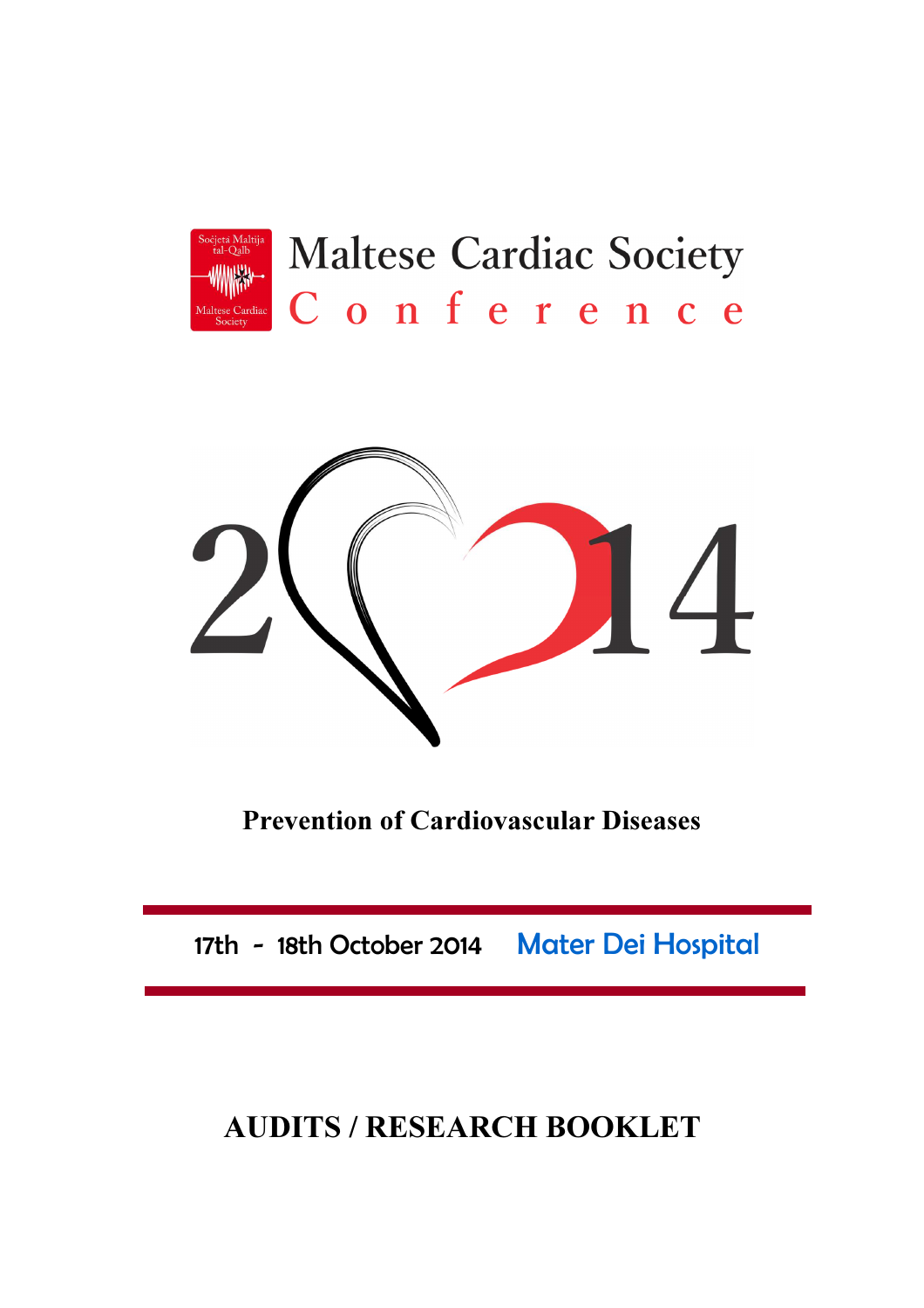## Oral Presentations

- 1. Mechanical behaviour of stent designs finite element modelling techniques Aaron R Casha, Daphne Attard, Luke Mizzi, Ruben Gatt, Wiktor Wolak, Krzysztof Dudek, Joseph N Grima
- 2. The use of pocket-size imaging device for screening community echo referrals: is this a useful and cost-effective option?

D. Cassar DeMarco, H. Lowden, N. Catibog, T. Fonseca, M. Huang, A. Whittaker, MJ. Monaghan

3. Iron deficiency screening in heart failure clinic

Mark Abela, Karl Sapiano

- 4. Cardiovascular risk assessment and management in rheumatoid arthritis. Rosalie Magro, Malcolm Buhagiar, Nikita Taliana, Andrew A. Borg
- 5. Why paramedian sternotomy fails Aaron R Casha, Alex Manche, Ruben Gatt, Marilyn Gauci, Daphne Attard, Marie-Therese Camilleri-Podesta
- 6. Pharmacist-led CYP2C19 genotype-phenotype analysis in Maltese patients undergoing percutaneous coronary intervention for acute coronary syndromes Ms. Francesca Wirth, Dr. Graziella Zahra, Simona M. Pagan, Robert G. Xuereb, Christopher Barbara, Albert Fenech, Lilian M. Azzopardi

7. Mechanical behaviour of stent designs finite element modelling techniques Aaron R Casha, Daphne Attard, Luke Mizzi, Ruben Gatt, Wiktor Wolak, Krzysztof Dudek, Joseph N Grima

8. The use of pocket-size imaging device for screening community echo referrals: is this a useful and cost-effective option?

D. Cassar DeMarco, H. Lowden, N. Catibog, T. Fonseca, M. Huang, A. Whittaker, MJ. Monaghan

9. Iron deficiency screening in heart failure clinic

Mark Abela, Karl Sapiano

10. Cardiovascular risk assessment and management in rheumatoid arthritis. Rosalie Magro, Malcolm Buhagiar, Nikita Taliana, Andrew A. Borg

- 11. Why paramedian sternotomy fails Aaron R Casha, Alex Manche, Ruben Gatt, Marilyn Gauci, Daphne Attard, Marie-Therese Camilleri-Podesta
- 12. Pharmacist-led CYP2C19 genotype-phenotype analysis in Maltese patients undergoing percutaneous coronary intervention for acute coronary syndromes Ms. Francesca Wirth, Dr. Graziella Zahra, Simona M. Pagan, Robert G. Xuereb, Christopher

Barbara, Albert Fenech, Lilian M. Azzopardi